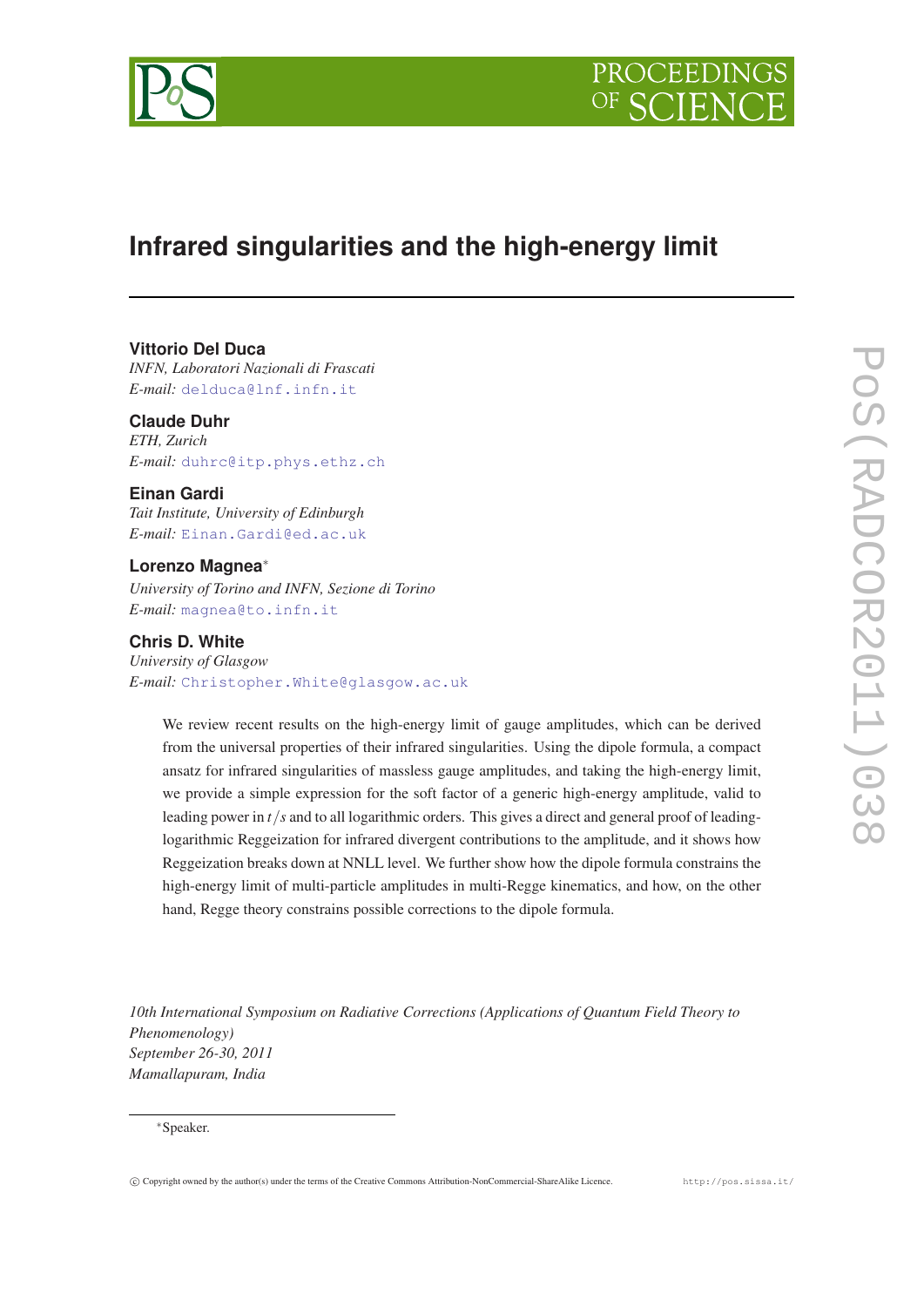# <span id="page-1-0"></span>1. Introduction

The high-energy limit of gauge theory scattering amplitudes and cross sections has been a source of interest for theory and phenomenology for more than half a century, starting with studies performed in the context of Regge theory, long before the construction of the Standard Model of particle physics [[1](#page-9-0)]. In the context of Perturbative QCD, and using contemporary language, the problem may be formulated as follows. Consider the key example of a four-point scattering amplitude, characterized by the Mandelstam invariants *s*, *t* and *u*, and by particle masses *m<sup>i</sup>* , satisfying

$$
s + t + u = \sum_{i=1}^{4} m_i^2.
$$
 (1.1)

The high-energy limit is the limit in which the squared center-of-mass energy *s* is much larger than other kinematic invariants, compatibly with the constraint in eq.  $(1.1)$ . In the following, we concentrate exclusively on massless scattering,  $m_i^2 = 0$ , and one is then led to consider (in the center-of-mass frame) either forward scattering  $(s \gg -t, u \sim -s)$ , or backward scattering  $(s \gg -u,$ *t* ∼ −*s*). As expected in general for renormalizable field theories, in the presence of two disparate scales, say *s* and |*t*|, amplitudes are dominated order by order by logarithmic contributions, which eventually spoil the (asymptotic) convergence of perturbation theory and need to be resummed. Regge theory suggests, under suitable assumptions, that this resummation can be achieved by replacing the *t*-channel propagator of the particle responsible for the leading power contribution to the high-energy limit at Born level with its 'Reggeized' counterpart, according to

$$
\frac{1}{t} \longrightarrow \frac{1}{t} \left( \frac{s}{-t} \right)^{\alpha(t)},\tag{1.2}
$$

where  $\alpha(t)$  is the Regge trajectory for the chosen *t*-channel exchange. In Perturbative QCD, the Regge ansatz, eq. (1.2), can be studied explicitly, and 'Reggeization' can be proved, at least for selected amplitudes and to a given logarithmic accuracy [\[2,](#page-9-0) [3,](#page-9-0) [4\]](#page-9-0). Consider for example gluongluon scattering. To leading logarithmic (LL) accuracy [\[2\]](#page-9-0), and to next-to-leading logarithmic (NLL) accuracy for the real part only [\[4\]](#page-9-0), one can show that the scattering amplitude obeys a Regge factorization of the form

$$
\mathcal{M}_{a_1a_2a_3a_4}^{gg \to gg}(s,t) = 2g_s^2 \frac{s}{t} \left[ (T^b)_{a_1a_3} C_{\lambda_1\lambda_3}(k_1,k_3) \right] \left( \frac{s}{-t} \right)^{\alpha(t)} \left[ (T_b)_{a_2a_4} C_{\lambda_2\lambda_4}(k_2,k_4) \right],\tag{1.3}
$$

where we take  $s = (k_1 + k_2)^2$  and  $t = (k_1 - k_3)^2$ ,  $T^a$  are color generators in the adjoint representation,  $g_s$  is the strong coupling, and the functions  $C_{\lambda_i\lambda_j}(k_i, k_j)$  are universal 'impact factors' associated with gluons carrying momenta  $k_i$  and helicities  $\lambda_i$ . Eq. (1.3) represents a universal factorization since impact factors depend only on the identity of the energetic partons interacting via *t*-channel exchange, while the *s* dependence is confined to the Reggeized propagator, which in turn depends only on the identity of the particle being exchanged in the *t* channel. Once this factorization is established, one may compute the various factors, and in particular the Regge trajectory  $\alpha(t)$ , using perturbation theory. A crucial fact is that the Regge trajectory is IR divergent order by order, since it requires integrations over virtual corrections which involve soft gluon exchanges. Using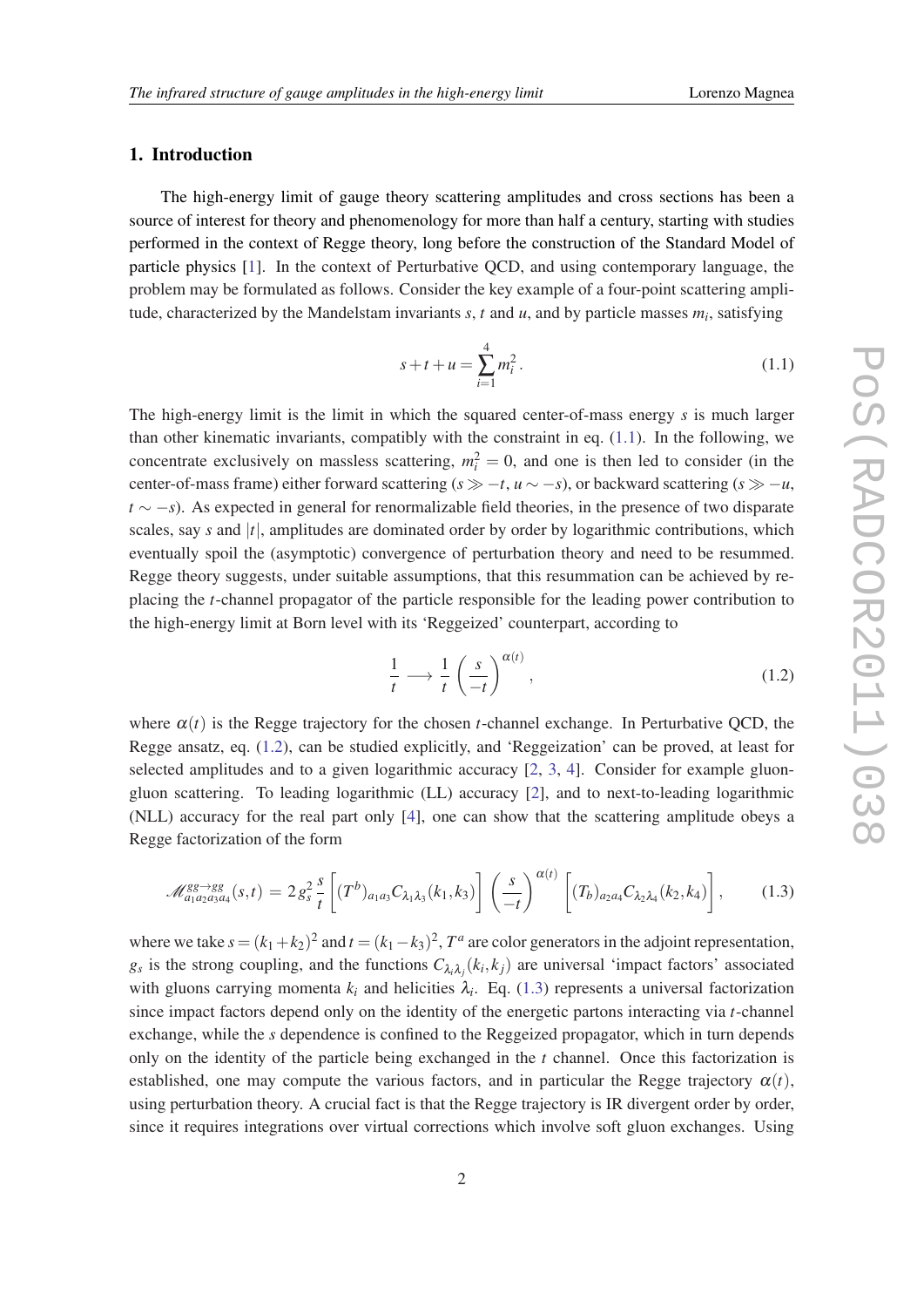<span id="page-2-0"></span>dimensional continuation (to  $d \equiv 4-2\varepsilon > 4$ ) to regulate the infrared, it is practical to expand the Regge trajectory in powers of the *d*-dimensional running coupling [[5](#page-9-0)], defined by the RG equation

$$
\mu \frac{\partial \alpha_s}{\partial \mu} = \beta(\varepsilon, \alpha_s) = -2\varepsilon \alpha_s - \frac{\alpha_s^2}{2\pi} \sum_{n=0}^{\infty} b_n \left(\frac{\alpha_s}{\pi}\right)^n, \qquad (1.4)
$$

where  $\varepsilon < 0$  and  $b_0 = (11C_A - 2n_f)/3$ . One then writes

$$
\alpha(t) = \frac{\alpha_s(-t,\varepsilon)}{4\pi} \alpha^{(1)} + \left(\frac{\alpha_s(-t,\varepsilon)}{4\pi}\right)^2 \alpha^{(2)} + \mathcal{O}\left(\alpha_s^3\right), \qquad (1.5)
$$

where the coupling is naturally evaluated at the scale  $\mu = -t$ ,

$$
\alpha_{s}(-t,\varepsilon)=\left(\frac{\mu^{2}}{-t}\right)^{\varepsilon}\alpha_{s}(\mu^{2})+\mathscr{O}\left(\alpha_{s}^{2}\right).
$$
\n(1.6)

The first two perturbative coefficients of the gluon Regge trajectory are known (see for example [[6](#page-9-0), [7,](#page-9-0) [8,](#page-9-0) [9,](#page-9-0) [10\]](#page-9-0)), and in the  $\overline{\text{MS}}$  scheme they are given by

$$
\alpha^{(1)} = C_A \frac{\hat{\gamma}_K^{(1)}}{\varepsilon}, \qquad \alpha^{(2)} = C_A \left[ -\frac{b_0}{\varepsilon^2} + \hat{\gamma}_K^{(2)} \frac{2}{\varepsilon} + C_A \left( \frac{404}{27} - 2\zeta_3 \right) + n_f \left( -\frac{56}{27} \right) \right]. \tag{1.7}
$$

In eq. (1.7) we introduced the cusp anomalous dimension [\[11\]](#page-9-0),  $\gamma_K^{(i)}$  $\chi_K^{(i)}(\alpha_s)$ , where *i* denotes the color representation (the adjoint representation in the present case), and we extracted the corresponding quadratic Casimir eigenvalue, writing  $\gamma_K^{(i)}$  $K_K^{(t)}(\alpha_s) \equiv C_i \hat{\gamma}_K(\alpha_s)$ . The first coefficients of the universal function  $\hat{\gamma}_K(\alpha_s)$ , which appear in eq. (1.7), are well known and are given by

$$
\widehat{\gamma}_K^{(1)} = 2, \qquad \widehat{\gamma}_K^{(2)} = \left(\frac{67}{18} - \frac{\pi^2}{6}\right) C_A - \frac{5}{9} n_f. \tag{1.8}
$$

The fact that the Regge trajectory is IR divergent suggests that studies of the high-energy limit could be pursued by using the detailed knowledge of IR and collinear divergences that has been developed over the last decades. Notably, considerable progress was achieved in the last few years, which in particular led to an all-order ansatz  $[12, 13]$  $[12, 13]$  $[12, 13]$  $[12, 13]$  for the anomalous dimension governing the exponentiation of IR and collinear poles in generic multi-particle massless scattering amplitudes. In the following, we will first describe this ansatz (the 'dipole formula'), briefly discussing its properties and limitations, and then we will show how it can be used to improve our understanding of the high-energy limit [\[14](#page-10-0)]. We will show that, at leading power in  $|t|/s$  and to arbitrary logarithmic accuracy, IR divergences are generated by a soft operator with a simple color and kinematic structure, and we will use this result to prove Reggeization of IR divergent contributions to the amplitude, at LL level, for the scattering of particles belonging to generic color representations. Our soft operator, however, is accurate to all logarithmic orders, so we can go beyond LL: we find that standard Regge factorization breaks down at NNLL, and we give a general expression for the leading Reggeization-breaking operator. We then show how our method applies to multi-particle scattering in Multi-Regge kinematics, and we point out how the Regge limit constrains potential corrections to the dipole ansatz.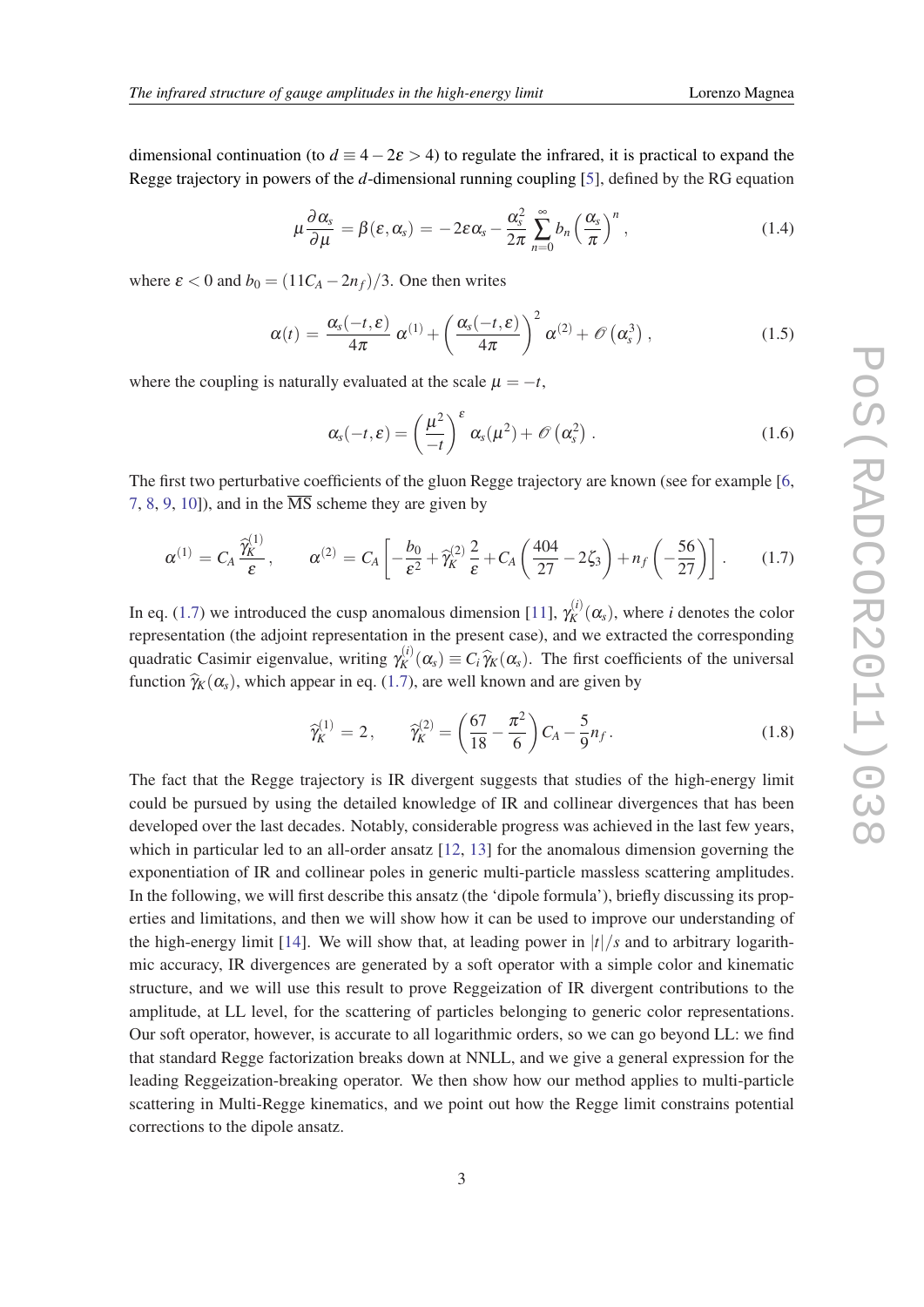# <span id="page-3-0"></span>2. Dipoles

Our understanding of IR and collinear divergences in gauge theory amplitudes rests on a powerful factorization theorem, which is the final result of many years of theoretical work [\[15](#page-10-0)]. In order to state the theorem, let us first note that a scattering amplitude in a non-abelian gauge theory is a vector in the space of the available color configurations, which is a subspace of the tensor product of the color representations of the *n* particles participating in the scattering process. Choosing a basis of color tensors *c<sup>J</sup>* in this space we may write

$$
\mathscr{M}_{a_1\ldots a_L}\left(\frac{p_i}{\mu},\alpha_s(\mu^2),\varepsilon\right)=\sum_J \mathscr{M}_J\left(\frac{p_i}{\mu},\alpha_s(\mu^2),\varepsilon\right)(c_J)_{a_1\ldots a_L},\qquad(2.1)
$$

In the following we will consider massless fixed-angle scattering amplitudes, so that  $p_i^2 = 0$ , and all invariants  $p_i \cdot p_j \gg \Lambda_{\text{QCD}}$  are taken to be of the same parametric size. The factorization theorem then states [\[16](#page-10-0)] that each component of the vector  $\mathcal{M}$  can be written as a product

$$
\mathcal{M}_{J}\left(\frac{p_{i}}{\mu},\alpha_{s}(\mu^{2}),\varepsilon\right) = \sum_{K} \mathcal{S}_{JK}\left(\beta_{i}\cdot\beta_{j},\alpha_{s}(\mu^{2}),\varepsilon\right)H_{K}\left(\frac{2p_{i}\cdot p_{j}}{\mu^{2}},\frac{(2p_{i}\cdot n_{i})^{2}}{n_{i}^{2}\mu^{2}},\alpha_{s}(\mu^{2}),\varepsilon\right) \times \prod_{i=1}^{L} \frac{J_{i}\left(\frac{(2p_{i}\cdot n_{i})^{2}}{n_{i}^{2}\mu^{2}},\alpha_{s}(\mu^{2}),\varepsilon\right)}{\mathcal{J}_{i}\left(\frac{2(\beta_{i}\cdot n_{i})^{2}}{n_{i}^{2}},\alpha_{s}(\mu^{2}),\varepsilon\right)}.
$$
\n(2.2)

Here we have introduced the light-like four velocities  $\beta_i^{\mu} \equiv p_i^{\mu}/Q$ , with  $Q \sim \mu$  an arbitrary scale, and the auxiliary four-vectors  $n_i^{\mu}$ ,  $n_i^2 \neq 0$ , to be discussed below. The matrix  $\mathscr S$  is responsible for soft divergences, and it acts as a color operator on the vector of finite functions *H*. It is defined by the expectation value of a product of Wilson lines, as

$$
(c^{J})_{\{a_{k}\}}\mathscr{S}_{JK}(\beta_{i}\cdot\beta_{j},\alpha_{s}(\mu^{2}),\varepsilon)\equiv\sum_{\{b_{k}\}}\left\langle 0\left|\prod_{k=1}^{L}\left[\Phi_{\beta_{k}}(\infty,0)\right]_{a_{k}b_{k}}\right|0\right\rangle_{\text{ren.}}(c^{K})_{\{b_{k}\}},\qquad(2.3)
$$

where

$$
\left[\Phi_{\beta_l}(\infty,0)\right]_{a_l b_l} \equiv \left[\mathscr{P} \exp\left(\mathrm{i}g_s \int_0^\infty dt \,\beta_l \cdot A(t\beta_l)\right)\right]_{a_l b_l}.\tag{2.4}
$$

Collinear divergences associated with each external hard particle are collected in the jet functions  $J_i$ , which are defined in a gauge-invariant way with the help of the auxiliary vectors  $n_i$ . As an example, for quark jets one writes

$$
\overline{u}(p_l)J_l\left(\frac{(2p_l\cdot n_l)^2}{n_l^2\mu^2},\alpha_s(\mu^2),\varepsilon\right)=\langle p_l\,|\,\overline{\psi}(0)\,\Phi_{n_l}(0,-\infty)\,|0\rangle\,.
$$
\n(2.5)

In taking the product of soft and collinear factors, one double-counts the soft-collinear region. The problem is easily fixed by dividing each particle jet by its own eikonal approximation  $\mathcal{J}_i$ , which is obtained simply by replacing the field  $\psi$  in eq. (2.5) with a Wilson line in the direction of the corresponding momentum  $p_i$ . Note that the dependence on the 'factorization vectors'  $n_i$  must cancel between the jet factors and the hard functions. Upon modifying the hard function in order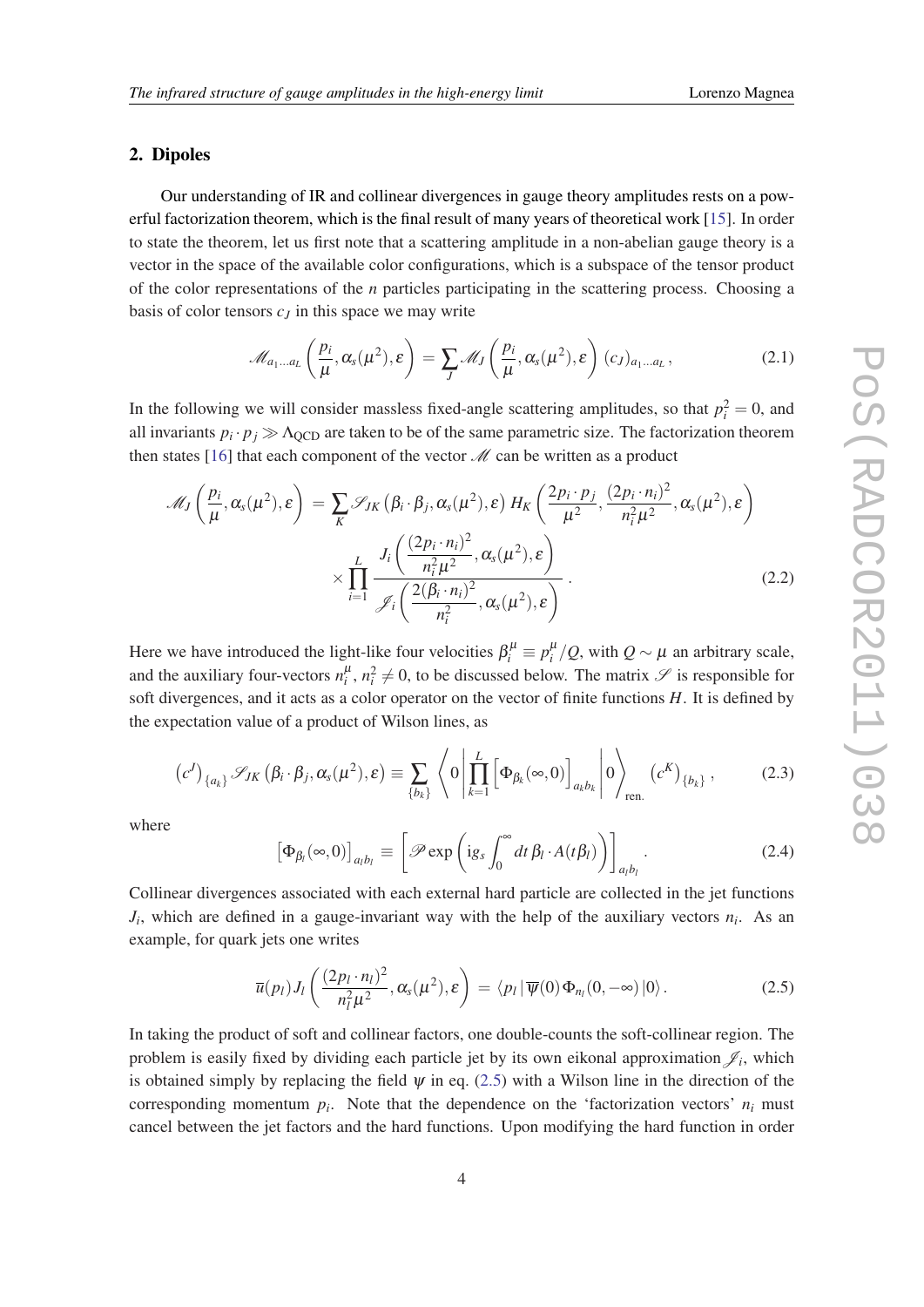<span id="page-4-0"></span>to effect this cancellation, the factorization theorem in eq.  $(2.2)$  can be summarized [\[13](#page-9-0)] in a more compact and elegant form as

$$
\mathscr{M}\left(\frac{p_i}{\mu},\alpha_s(\mu^2),\varepsilon\right) = Z\left(\frac{p_i}{\mu_f},\alpha_s(\mu_f^2),\varepsilon\right) \mathscr{H}\left(\frac{p_i}{\mu},\frac{\mu_f}{\mu},\alpha_s(\mu^2),\varepsilon\right),\qquad(2.6)
$$

where we introduced a factorization scale  $\mu_f$ , and where  $Z$  acts as a color operator on the vector of modified hard functions  $H$ . The operator *Z*, which is built out of fields and Wilson lines, is multiplicatively renormalizable, and thus obeys a (matrix) RG equation of the form

$$
\mu \frac{d}{d\mu} Z\left(\frac{p_i}{\mu}, \alpha_s(\mu^2), \varepsilon\right) = -Z\left(\frac{p_i}{\mu}, \alpha_s(\mu^2), \varepsilon\right) \Gamma\left(\frac{p_i}{\mu}, \alpha_s(\mu^2)\right),\tag{2.7}
$$

with a finite anomalous dimension matrix Γ. In dimensional regularization, eq. (2.7) can be easily solved to yield

$$
Z\left(\frac{p_l}{\mu},\alpha_s(\mu^2),\varepsilon\right) = \mathscr{P} \exp\left[\frac{1}{2}\int_0^{\mu^2}\frac{d\lambda^2}{\lambda^2}\,\Gamma\left(\frac{p_i}{\lambda},\alpha_s(\lambda^2)\right)\right].\tag{2.8}
$$

Clearly, our understanding of IR and collinear divergences to all orders hinges upon the knowledge of the anomalous dimension matrix Γ. The dipole formula is an ansatz for this matrix, which represents the simplest solution to a set of exact equations satisfied by  $\Gamma$  as a consequence of factorization and of conformal invariance of light-like Wilson lines [[12,](#page-9-0) [13\]](#page-9-0). It reads

$$
\Gamma_{\text{dip}}\left(\frac{p_i}{\lambda},\alpha_s(\lambda^2)\right) = \frac{1}{4}\,\widehat{\gamma}_K\left(\alpha_s(\lambda^2)\right)\,\sum_{(i,j)}\ln\left(\frac{-s_{ij}}{\lambda^2}\right)\mathbf{T}_i\cdot\mathbf{T}_j - \sum_{i=1}^L\gamma_{J_i}\left(\alpha_s(\lambda^2)\right)\,,\tag{2.9}
$$

where  $-s_{ij} = 2|p_i \cdot p_j|e^{-i\pi \lambda_{ij}}$ , with  $\lambda_{ij} = 1$  if particles *i* and *j* both belong to either the initial or the final state, and  $\lambda_{ij} = 0$  otherwise. The color structure is expressed in a basis-independent way by the color generators  $\mathbf{T}_i$ , which act on hard parton *i* as gluon insertion operators, and  $\gamma_{J_i}$  are color singlet anomalous dimensions for the jets. The crucial feature of eq. (2.9) is that it involves only pairwise correlations between hard partons, an extremely drastic simplification with respect to the expected level of complexity. A side effect of this simplification is the fact that the matrix structure of  $\Gamma_{\text{dip}}$  is fixed at one loop, and radiative corrections enter only through the anomalous dimensions  $\hat{\gamma}_k$  and  $\gamma_j$ : as a consequence, the path ordering in eq. (2.8) becomes immaterial. The dipole formula reproduces all known results for IR divergences of massless gauge theory amplitudes, and in principle it could be the definitive solution of the problem. We know however that eq. (2.9) may receive, at sufficiently high orders, precisely two classes of corrections [\[12](#page-9-0), [13\]](#page-9-0). First of all, eq.  $(2.9)$  was derived assuming that the cusp anomalous dimensions in representation  $i$  remains proportional to the quadratic Casimir eigenvalue *C<sup>i</sup>* to all orders in perturbation theory. This proportionality ("Casimir scaling") is established through explicit calculations only up to three loops, and in principle corrections proportional to higher-order Casimir operators might arise starting at four loops (although arguments were given [\[13](#page-9-0)] that at four loops this does not actually happen). The second class of possible corrections to eq. (2.9) arises because the conformal invariance of light-like Wilson lines cannot constrain the dependence of Γ on conformally invariant cross-ratios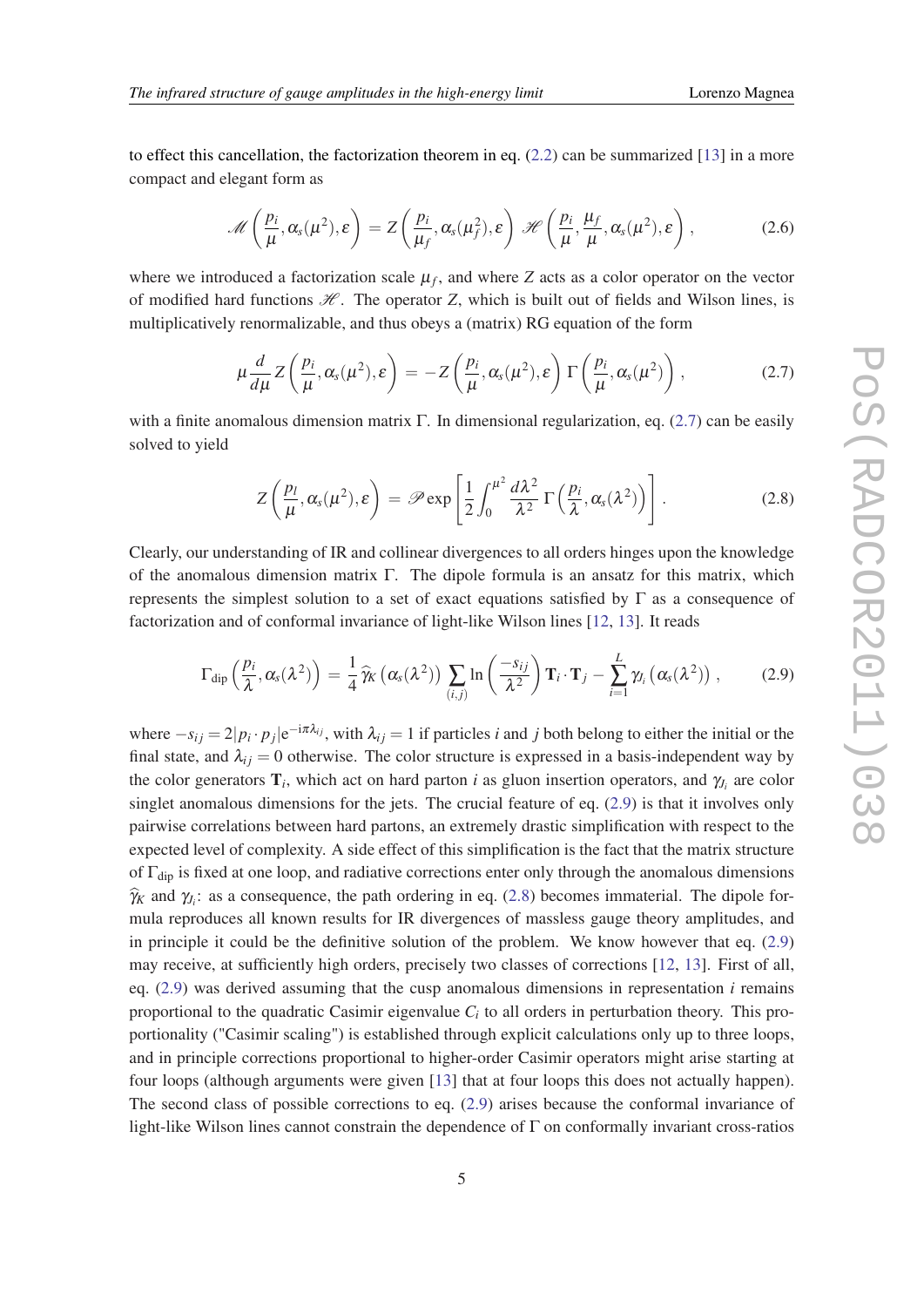<span id="page-5-0"></span>of momenta such as  $\rho_{ijkl} \equiv (p_i \cdot p_j p_k \cdot p_l)/(p_i \cdot p_k p_j \cdot p_l)$ . If such corrections are present, they modify the anomalous dimension matrix according to

$$
\Gamma\left(\frac{p_i}{\lambda},\alpha_s(\lambda^2)\right) = \Gamma_{\text{dip}}\left(\frac{p_i}{\lambda},\alpha_s(\lambda^2)\right) + \Delta\left(\rho_{ijkl},\alpha_s(\lambda^2)\right). \tag{2.10}
$$

The 'quadrupole' correction  $\Delta$  can be non-vanishing starting at three loops and when at least four hard particles are present. It has been shown to be tightly constrained not only by factorization, but also by collinear limits, Bose symmetry and transcendentality requirements. A few examples of viable functions at three loops have however been constructed [[17\]](#page-10-0), and the general structure of possible corrections at four loops has been studied [[18\]](#page-10-0). As we will see shortly, the highenergy limit provides further nontrivial constraints, which come tantalizingly close to showing that ∆ should vanish, at least at three loops.

# 3. High-energy

Since the dipole formula is an ansatz applicable to all orders and for any number of hard particles, it is natural to study its high-energy limit. Note that, strictly speaking, the fixed-angle assumption under which the dipole formula was derived breaks down as  $|t|/s \to 0$ . The ensuing corrections however must take the form of logarithms of *s*/(−*t*), with coefficients that remain finite as  $\varepsilon \to 0$ , since the high-energy limit cannot generate new divergent contributions. In order to write the result in a compact and appealing form, it is useful to introduce color operators associated with each Mandelstam channel [[19\]](#page-10-0). Explicitly

$$
\mathbf{T}_s = \mathbf{T}_1 + \mathbf{T}_2 = -(\mathbf{T}_3 + \mathbf{T}_4), \qquad \mathbf{T}_t = \mathbf{T}_1 + \mathbf{T}_3 = -(\mathbf{T}_2 + \mathbf{T}_4)
$$
(3.1)

and similarly for  $T_u$ . In eq. (3.1), we enforced color conservation, expressed in this context by  $\Sigma_i$ **T**<sub>*i*</sub> = 0. For scattering between particles in generic color representations, the color operators in eq.  $(3.1)$  satisfy a constraint reminiscent of eq.  $(1.1)$ ,

$$
\mathbf{T}_s^2 + \mathbf{T}_t^2 + \mathbf{T}_u^2 = \sum_{i=1}^4 C_i.
$$
 (3.2)

We consider now the limit  $|t| \ll s$ , which implies  $u \sim -s$ . The energy dependence of the fourpoint amplitude simplifies drastically in this limit, and in particular the IR operator *Z* factorizes, to leading *power* in |*t*|/*s*, as

$$
Z\left(\frac{p_i}{\mu},\alpha_s(\mu^2),\varepsilon\right) = \widetilde{Z}\left(\frac{s}{t},\alpha_s(\mu^2),\varepsilon\right) Z_1\left(\frac{t}{\mu^2},\alpha_s(\mu^2),\varepsilon\right).
$$
 (3.3)

The crucial feature of eq. (3.3) is that the factor  $Z_1$ , which is independent of *s*, is proportional to the unit matrix in color space, while the non-trivial color dependence, contained in the factor  $\widetilde{Z}$ , is remarkably simple. One finds

$$
\widetilde{Z}\left(\frac{s}{t},\alpha_s(\mu^2),\varepsilon\right) = \exp\left\{K\left(\alpha_s(\mu^2),\varepsilon\right)\left[\ln\left(\frac{s}{-t}\right)\mathbf{T}_t^2 + i\pi\mathbf{T}_s^2\right]\right\},\tag{3.4}
$$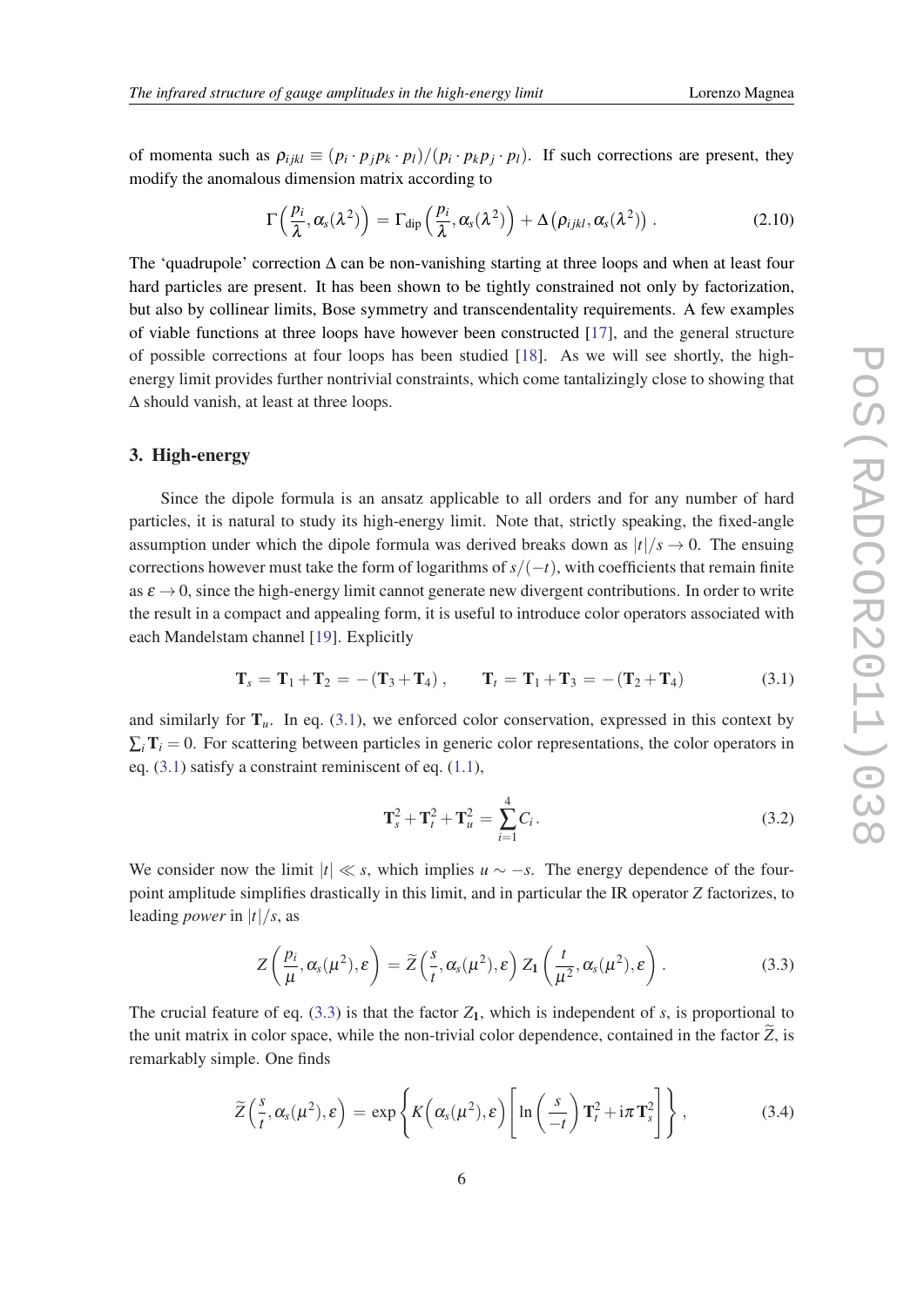where the function  $K(\alpha_s, \varepsilon)$  is a simple integral of the cusp anomalous dimension, which plays a role in several different QCD applications, given by

$$
K\left(\alpha_s(\mu^2), \varepsilon\right) \equiv -\frac{1}{4} \int_0^{\mu^2} \frac{d\lambda^2}{\lambda^2} \, \widehat{\gamma}_K\left(\alpha_s(\lambda^2, \varepsilon)\right). \tag{3.5}
$$

We note that the special role played by the cusp anomalous dimension in the high-energy limit was previously demonstrated in [\[9,](#page-9-0) [10\]](#page-9-0); in particular, Ref. [[10\]](#page-9-0) derived an expression analogous to eq. (3.5), and used it to compute the gluon Regge trajectory at NLL. One readily sees, in fact, that the simple dependence of eq. ([3.4](#page-5-0)) on the high-energy logarithm  $\ln(s/(-t))$  has immediate consequences on Reggeization, at least for divergent contributions to the amplitude. At LL level, one can obviously discard the imaginary part of the exponent of eq. ([3.4](#page-5-0)), and the matrix element in eq. ([2.6\)](#page-4-0) takes the form

$$
\mathscr{M}\left(\frac{p_i}{\mu},\alpha_s(\mu^2),\varepsilon\right) = \exp\left\{K\left(\alpha_s(\mu^2),\varepsilon\right)\ln\left(\frac{s}{-t}\right)\mathbf{T}_t^2\right\}Z_1\,\mathscr{H}\left(\frac{p_i}{\mu},\alpha_s(\mu^2),\varepsilon\right),\qquad(3.6)
$$

This automatically implies (LL) Reggeization, for any representation content, under the sole assumption that the amplitude be dominated at lowest order and at leading power in  $|t|/s$  by the exchange of a specific color state in the *t* channel. If this is the case the color operator  $T_t^2$  can be replaced by its Casimir eigenvalue *C<sup>t</sup>* , and the color state exchanged in the *t* channel is found to Reggeize, with a Regge trajectory given by the function  $C_t K(\alpha_s, \varepsilon)$ . For example, for gluon-gluon scattering one finds

$$
\mathbf{T}_{t}^{2} \mathscr{H}^{\text{gg}\to\text{gg}} = C_{A} \mathscr{H}_{t}^{\text{gg}\to\text{gg}} + \mathscr{O}(|t|/s), \qquad (3.7)
$$

which implies

$$
\mathcal{M}^{gg \to gg} = \left(\frac{s}{-t}\right)^{C_A K\left(\alpha_s(\mu^2), \varepsilon\right)} Z_1 \mathcal{H}_t^{gg \to gg}.
$$
 (3.8)

Computing the integral in eq.  $(3.5)$ , one easily recovers the divergent terms in eq.  $(1.7)$ . It is easy to see, however, that the same reasoning applies in full generality to different *t*-channel exchanges.

Since our master formula, eq. [\(3.4](#page-5-0)), is valid to all logarithmic orders for divergent contributions, it is straightforward to go beyond LL accuracy. One may start by applying the Baker-Campbell-Hausdorff formula to write the operator  $\widetilde{Z}$  as a product of exponentials of decreasing logarithmic weight, as

$$
\widetilde{Z}\left(\frac{s}{t},\alpha_s(\mu^2),\varepsilon\right) = \left(\frac{s}{-t}\right)^{K\,\mathbf{T}_t^2} \exp\left\{i\,\pi\,K\,\mathbf{T}_s^2\right\} \exp\left\{-i\,\frac{\pi}{2}\,K^2\ln\left(\frac{s}{-t}\right)\,\left[\mathbf{T}_t^2,\mathbf{T}_s^2\right]\right\} \tag{3.9}
$$

$$
\times \exp\left\{\frac{K^3}{6}\left(-2\pi^2 \ln\left(\frac{s}{-t}\right)\left[\mathbf{T}_s^2, \left[\mathbf{T}_t^2, \mathbf{T}_s^2\right]\right] + i\pi \ln^2\left(\frac{s}{-t}\right)\left[\mathbf{T}_t^2, \left[\mathbf{T}_t^2, \mathbf{T}_s^2\right]\right]\right)\right\} \exp\left\{\mathscr{O}\left(K^4\right)\right\},\right\}
$$

where  $K = K(\alpha_s, \varepsilon)$ . From eq. (3.9), it is apparent that color exchanges that are not diagonal in the *t*-channel basis become relevant at NLL accuracy for the imaginary part of the amplitude (as exemplified by the presence of the color operator  $\mathbf{T}_s^2$  in the second factor on the *r.h.s.* of eq. (3.9)), and for the real part of the amplitude at NNLL accuracy. This implies a breakdown of Regge factorization, as given in eq. ([1.3](#page-1-0)). A general form of the leading Reggeization-breaking operator at NNLL for the real part of the amplitude is easily read off from eq. (3.9) and is given by

$$
\mathscr{E}\left(\frac{s}{t},\alpha_s,\varepsilon\right) \equiv -\frac{\pi^2}{3}K^3(\alpha_s,\varepsilon)\ln\left(\frac{s}{-t}\right)\left[\mathbf{T}_s^2,\left[\mathbf{T}_t^2,\mathbf{T}_s^2\right]\right],\tag{3.10}
$$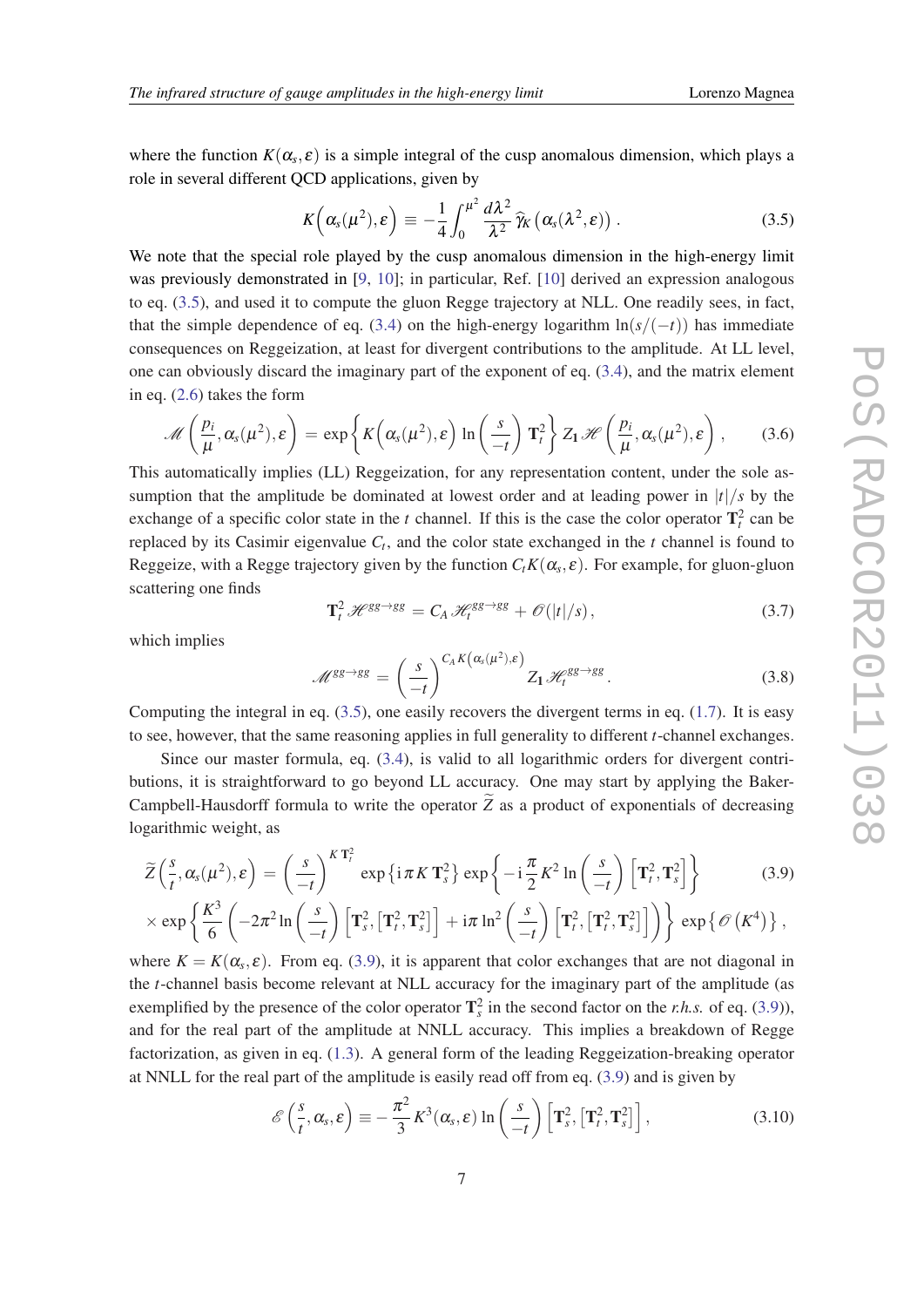where we note that the expansion of  $K^3(\alpha_s, \varepsilon)$  starts out at  $\mathscr{O}(\alpha_s^3/\varepsilon^3)$ .

The remarkable simplicity of eqs. [\(3.3\)](#page-5-0) and [\(3.4](#page-5-0)) suggests that IR divergences of multi-particle amplitudes might similarly simplify in a suitably defined high-energy limit. The relevant limit is well-known [[20\]](#page-10-0), and is characterized by strongly ordered rapidities  $y_i$  of the emitted particles, while transverse momenta  $k_i^{\perp}$  are of the same parametric size. This configuration is called 'Multi-Regge' kinematical regime, characterized by

$$
y_3 \gg y_4 \gg \dots \gg y_L
$$
  $|k_i^{\perp}| \simeq |k_j^{\perp}| \quad \forall i, j.$  (3.11)

In this limit, the relevant Mandelstam invariants can be written as

$$
-s \equiv -s_{12} \simeq |k_3^{\perp}| |k_L^{\perp}| e^{-i\pi} e^{y_3 - y_L}, \quad -s_{1i} \simeq |k_3^{\perp}| |k_i^{\perp}| e^{y_3 - y_i}, \quad -s_{2i} \simeq |k_L^{\perp}| |k_i^{\perp}| e^{y_i - y_L},
$$
  

$$
-s_{ij} \simeq |k_i^{\perp}| |k_j^{\perp}| e^{y_i - y_j} e^{-i\pi} \qquad (3 \le i < j \le L),
$$
 (3.12)

so that logarithms of ratios of kinematical invariants are dominated by rapidity differences. Taking the Multi-Regge limit in eq. [\(2.9\)](#page-4-0) yields once again a factorized expression, in which the dominant kinematic dependence is characterized by *t*-channel color exchanges. One finds [[14\]](#page-10-0)

$$
Z\left(\frac{p_l}{\mu},\alpha_s(\mu^2),\varepsilon\right) = \widetilde{Z}^{MR}\left(\Delta y_k,\alpha_s(\mu^2),\varepsilon\right)Z_1^{MR}\left(\frac{|k_i^{\perp}|}{\mu},\alpha_s(\mu^2),\varepsilon\right),\qquad(3.13)
$$

where the transverse-momentum dependent factor  $Z_1^{\text{MR}}$  is again proportional to the unit matrix in color space. Non-trivial color exchanges are encoded into the operator

$$
\widetilde{Z}^{MR}\left(\Delta y_k, \alpha_s(\mu^2), \varepsilon\right) = \exp\left\{K\left(\alpha_s(\mu^2), \varepsilon\right) \left[\sum_{k=3}^{L-1} \mathbf{T}_{t_{k-2}}^2 \Delta y_k + i\pi \mathbf{T}_s^2\right]\right\},\tag{3.14}
$$

where we introduced the *t*-channel color matrices

$$
\mathbf{T}_{t_k} = \mathbf{T}_1 + \sum_{p=1}^{k} \mathbf{T}_{p+2}.
$$
 (3.15)

It is important to note that the operators  $\mathbf{T}_{t_k}^2$  commute with each other, so that it is always possible to choose a basis in color space in which they are all simultaneously diagonal. Given eq. (3.14), it is clear that the patterns of Reggeization, and Reggeization breaking, which have been discussed in the case of the four-point amplitude generalize to the Multi-Regge kinematics in a straightforward manner. Notice that it is not necessary that the tree-level hard amplitude be dominated by the exchange of a single color state across all the  $t_k$  subchannels: if multiple representations contribute at leading power in the high-energy limit, they will separately Reggeize (at LL), with the expected Regge trajectories, as a consequence of eq. (3.14).

### 4. Quadrupoles?

So far we have discussed the implications of the dipole formula on the high-energy limit of scattering amplitudes. It is important to note that known results concerning the high-energy limit can, in turn, be used to constrain possible corrections to the dipole formula. As was outlined in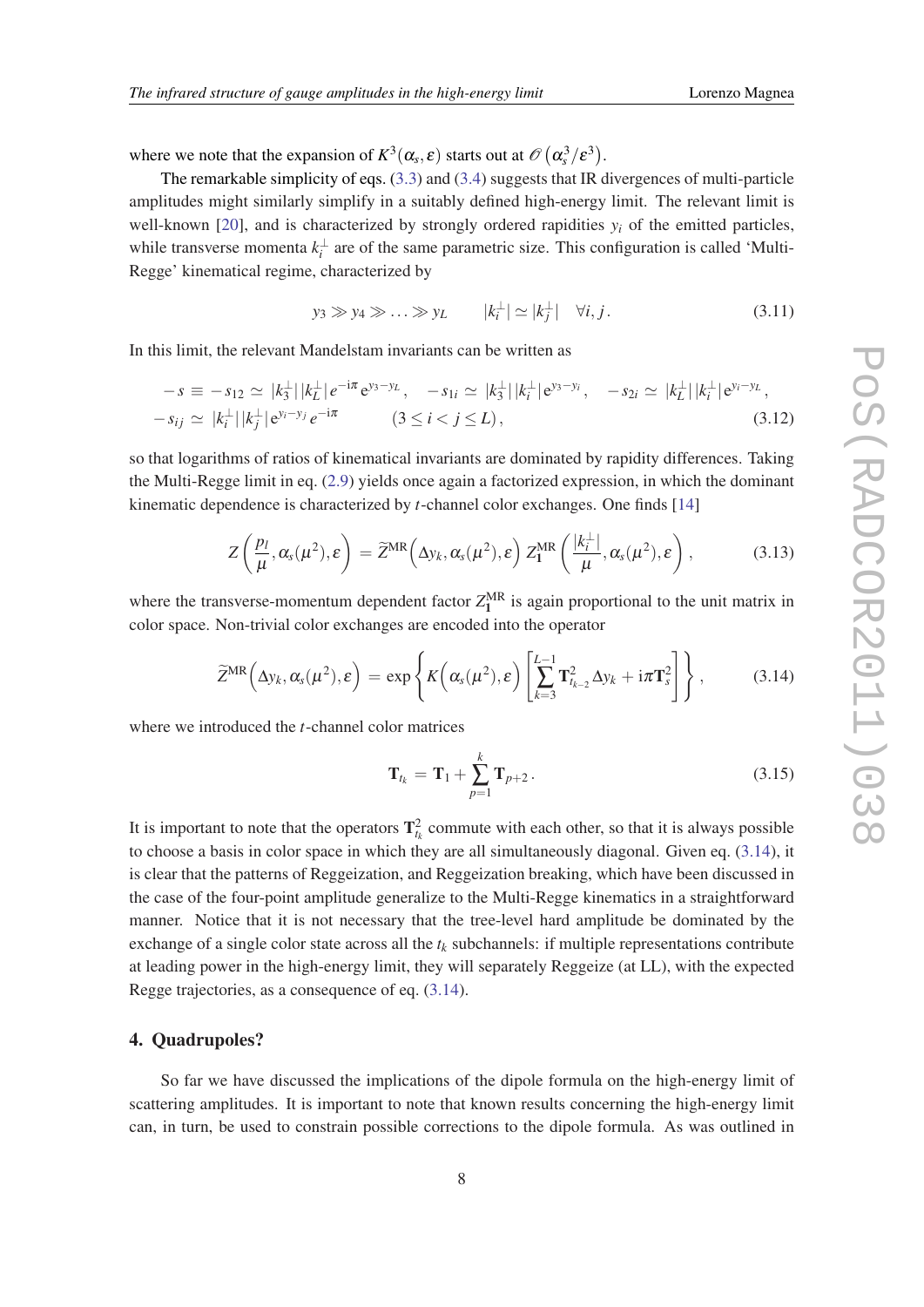Sec. [2,](#page-3-0) we already know that corrections to the dipole formula can only arise from violations of Casimir scaling for the cusp anomalous dimension, or in the form of functions of the conformal cross ratios  $\rho_{ijkl}$ , denoted by  $\Delta$  in eq. [\(2.10\)](#page-5-0). In order to explore the existence of possible constraints on these functions arising from the high-energy limit, let us focus on four-point amplitudes. In this case three different cross ratios can be constructed:  $\rho_{1234}$ ,  $\rho_{1342}$ ,  $\rho_{1423}$ , subject to the constraint  $\rho_{1234}\rho_{1324}\rho_{1423} = 1$ . They are given by

$$
\rho_{1234} = \left(\frac{s}{-t}\right)^2 e^{-2i\pi}, \qquad \rho_{1342} = \left(\frac{-t}{s+t}\right)^2, \qquad \rho_{1423} = \left(\frac{s+t}{s}\right)^2 e^{2i\pi}, \qquad (4.1)
$$

where care was taken to retain the correct phases. In the high-energy limit, the logarithms of the cross ratios,  $L_{ijkl} \equiv \log \rho_{ijkl}$  can be expressed, up to corrections suppressed by powers of  $|t|/s \to 0$ , in terms of the high-energy logarithm  $L \equiv \log(s/(-t))$  as

$$
L_{1234} = 2(L - i\pi), \qquad L_{1342} = -2L, \qquad L_{1423} = 2i\pi. \tag{4.2}
$$

One may now examine the existing examples of functions ∆ which satisfy all previously examined constraints [[17\]](#page-10-0). The simplest example, a symmetric polynomial in the logarithms  $L_{ijkl}$ , is given by

$$
\Delta^{(212)}(\rho_{ijkl}, \alpha_s) = \left(\frac{\alpha_s}{\pi}\right)^3 \mathbf{T}_1^a \mathbf{T}_2^b \mathbf{T}_3^c \mathbf{T}_4^d \left[ f^{ade} f^{cbe} L_{1234}^2 \left( L_{1423} L_{1342}^2 + L_{1423}^2 L_{1342} \right) + f^{cae} f^{dbe} L_{1423}^2 \left( L_{1234} L_{1342}^2 + L_{1234}^2 L_{1342} \right) + f^{bae} f^{cde} L_{1342}^2 \left( L_{1423} L_{1234}^2 + L_{1423}^2 L_{1234} \right) \right].
$$
\n(4.3)

In the high-energy limit (and using Jacobi identities for the structure constants *f abc*) one finds

$$
\Delta^{(212)}(\rho_{ijkl}, \alpha_s) = \left(\frac{\alpha_s}{\pi}\right)^3 \mathbf{T}_1^a \mathbf{T}_2^b \mathbf{T}_3^c \mathbf{T}_4^d \, 32 \, \mathrm{i} \, \pi \left[ \left( -L^4 - \mathrm{i} \pi L^3 - \pi^2 L^2 - \mathrm{i} \pi^3 L \right) f^{ade} f^{cbe} + \left( 2 \mathrm{i} \pi L^3 - 3 \pi^2 L^2 - \mathrm{i} \pi^3 L \right) f^{cae} f^{abe} \right] + \mathcal{O}\left( |t/s| \right). \tag{4.4}
$$

Such a function cannot contribute to the anomalous dimension matrix  $\Gamma$ , since it would generate super-leading high-energy logarithms,  $\alpha_s^p L^q$ , with  $q > p$ , starting at three loops. One may easily show that all explicit examples constructed in Ref. [\[17](#page-10-0)] suffer from this problem: indeed, the problem appears to be rather generic, since the function ∆ is constrained by collinear limits and Bose symmetry to contain a minimum number of factors behaving logarithmically at large *s*. In order to put together a viable example of a three-loop correction to the dipole formula, one would have to construct a linear combination of functions such as eq. (4.3), each with the 'wrong' high-energy behavior, arranging for the cancellation of the unwanted logarithms. Since gluon Reggeization is proven in general to NLL accuracy, in eq. (4.4) one would need to cancel not only the superleading  $L^4$  contribution, but the leading  $(L^3)$  and next-to-leading  $(L^2)$  terms as well, since those are correctly predicted by the dipole formula, and would have a color structure incompatible with gluon Reggeization. So far, no explicit example of such a function has been constructed.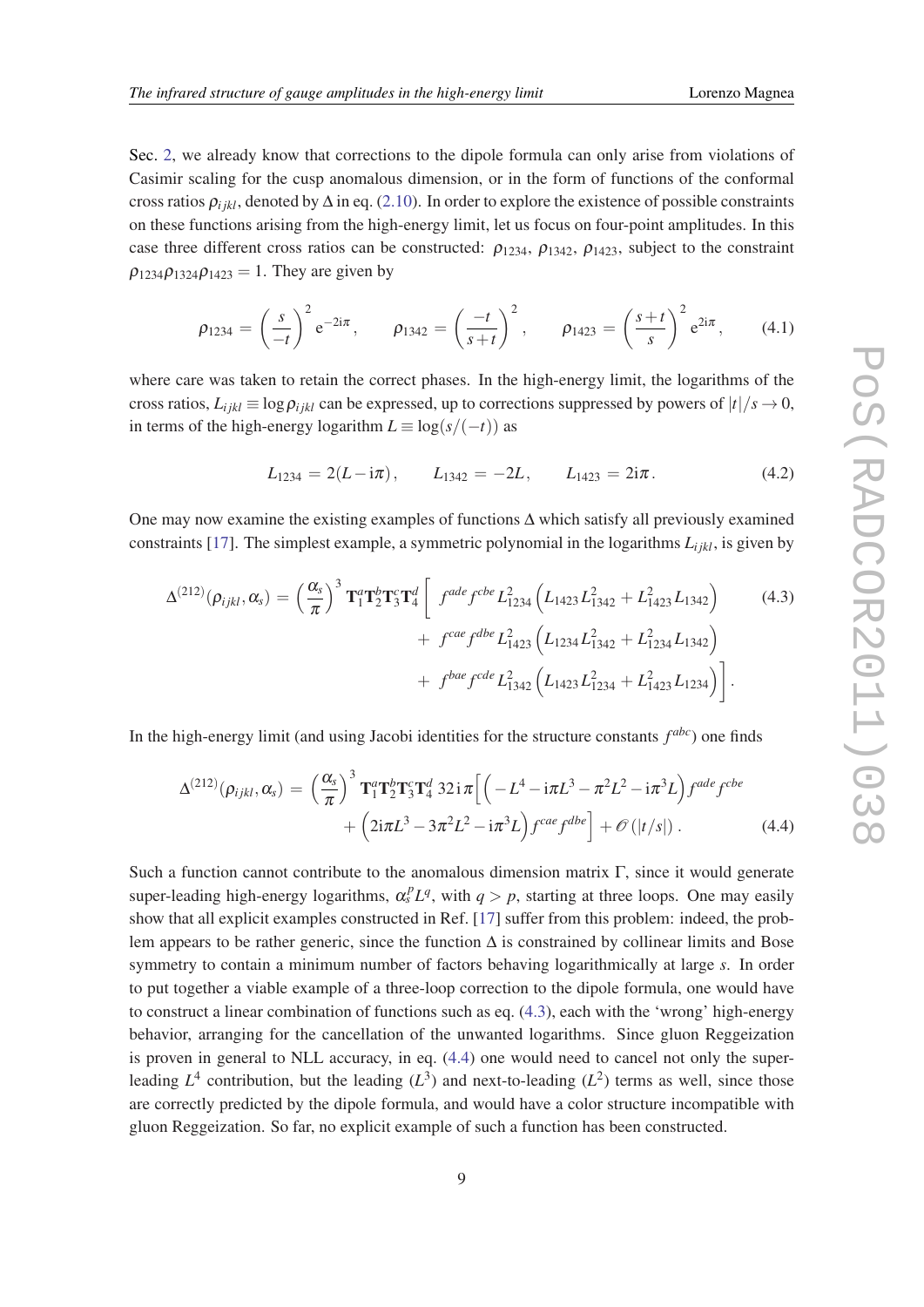# <span id="page-9-0"></span>5. Perspective

We have summarized some recent developments concerning the IR structure of scattering amplitudes in massless gauge theories, with applications to the widely studied high-energy regime. The dipole formula, if correct, would be the first case in which the structure of a multi-particle non-abelian anomalous dimension is understood exactly to all orders in perturbation theory: note that it applies to any massless gauge theory and it is exact in the  $1/N_c$  expansion. In the highenergy limit, the dipole formula implies Reggeization of IR-singular contributions to the amplitude at LL accuracy, and at NLL accuracy for the real part of the amplitude. Beyond NLL, it predicts the existence of specific Reggeization-breaking contributions, which can be explicitly computed in practical cases once the relevant hard sub-amplitudes are known. In turn, known results on the high-energy limit of scattering amplitudes constrain possible corrections to the dipole formula in a significant way, ruling out individually all viable examples which had been constructed so far, and it is conceivable that a definitive answer on the IR structure of multiparticle massless gauge theory amplitudes will become available in a not-too-far future.

# **References**

- [1] D.I.O.R.J. Eden, P.V. Landshoff and J.C. Polkinghorne, *"The Analytic S-Matrix"*, Cambridge University Press, Cambridge U.K. (2002).
- [2] I.I. Balitsky, L.N. Lipatov and V.S. Fadin, in \*Leningrad 1979, *Physics of Elementary Particles*\*, Leningrad, USSR (1979), pg. 109.
- [3] A.V. Bogdan and V.S. Fadin, Nucl. Phys. B 740 (2006) 36, hep-ph/0601117.
- [4] V.S. Fadin, R. Fiore, M.G. Kozlov and A.V. Reznichenko, Phys. Lett. B 639 (2006) 74, hep-ph/0602006.
- [5] L. Magnea and G.F. Sterman, Phys. Rev. D 42 (1990) 4222; L. Magnea, Nucl. Phys. B 593 (2001) 269, hep-ph/0006255.
- [6] E. A. Kuraev, L. N. Lipatov and V. S. Fadin, Sov. Phys. JETP 45 (1977) 199 [Zh. Eksp. Teor. Fiz. 72 (1977) 377].
- [7] V. S. Fadin, R. Fiore and M. I. Kotsky, Phys. Lett. B 387 (1996) 593, hep-ph/9605357.
- [8] V. Del Duca and E. W. N. Glover, JHEP 0110 (2001) 035, hep-ph/0109028.
- [9] M. G. Sotiropoulos and G. F. Sterman, Nucl. Phys. B 419 (1994) 59, hep-ph/9310279; G. P. Korchemsky, Phys. Lett. B 325 (1994) 459, hep-ph/9311294; I. A. Korchemskaya and G. P. Korchemsky, Nucl. Phys. B 437 (1995) 127, hep-ph/9409446.
- [10] I. A. Korchemskaya and G. P. Korchemsky, Phys. Lett. B 387 (1996) 346, hep-ph/9607229.
- [11] G. P. Korchemsky and A. V. Radyushkin, Nucl. Phys. B 283 (1987) 342; G. P. Korchemsky, Phys. Lett. B 220 (1989) 629; G. P. Korchemsky, Mod. Phys. Lett. A 4 (1989) 1257.
- [12] E. Gardi and L. Magnea, JHEP 0903 (2009) 079, arXiv:0901.1091 [hep-ph]; Nuovo Cim. C 32N5-6 (2009) 137, arXiv:0908.3273 [hep-ph].
- [13] T. Becher and M. Neubert, Phys. Rev. Lett. 102 (2009) 162001, arXiv:0901.0722 [hep-ph]. JHEP 0906 (2009) 081, arXiv:0903.1126 [hep-ph].